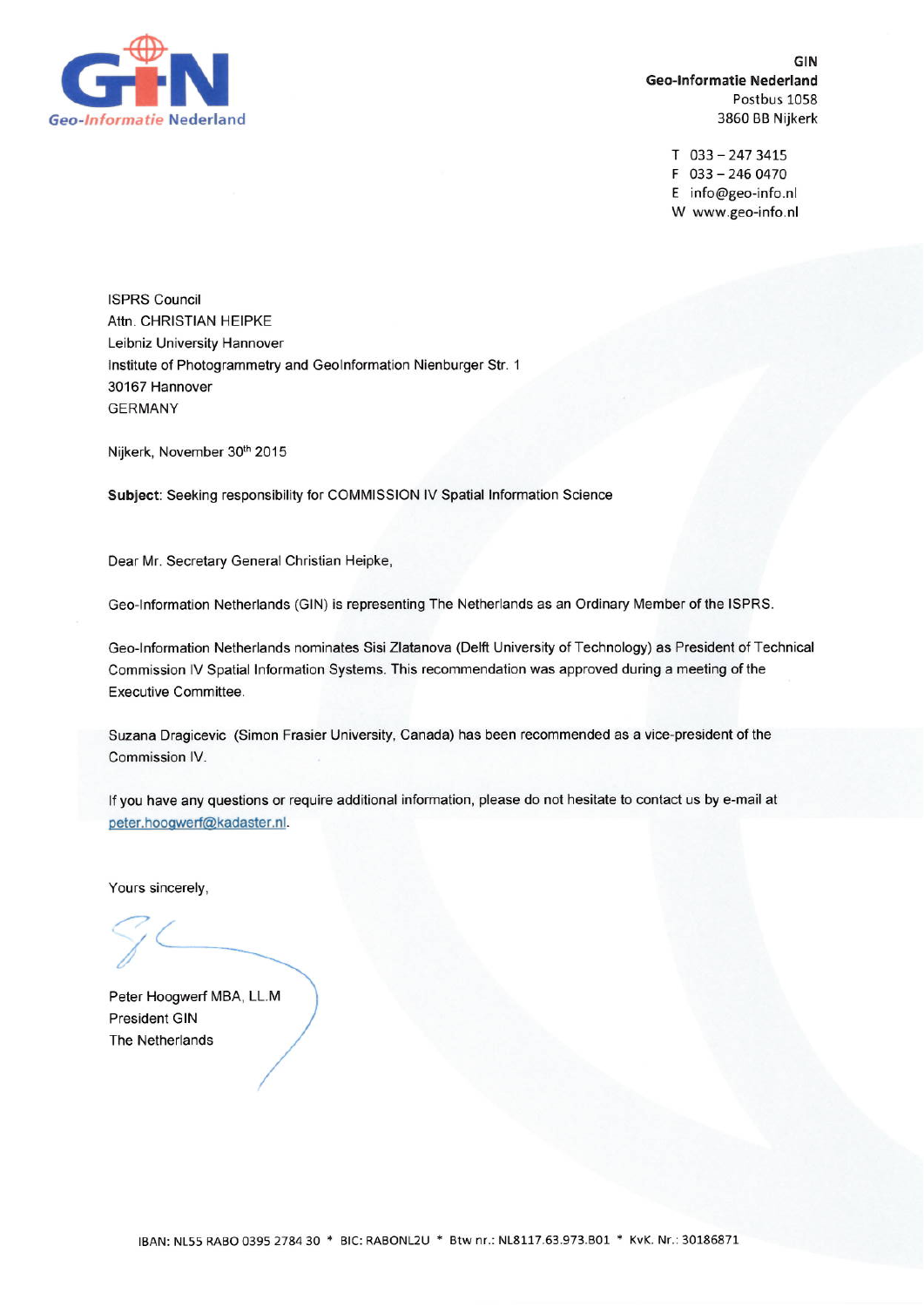

Ī

Wednesday, November 25, 2015

Peter Hoogwerf Geo-Informatie Nederland Postbus 1058 3860 BB NIJKERK, Netherlands

SUBJECT: COMMISSION IV Spatial Information Science

Dear Mr. Peter Hoogwerf, Chair of the Geo-information Netherlands, representing the Netherlands as Ordinary Member of ISPRS, the Canadian Institute of Geomatics, representing Canada as an Ordinary Member of the ISPRS, supports the nomination for president and vice-president of the Commission IV Spatial Information Science (2016-2020):

President: Sisi Zlatanova, Delft University of Technology, The Netherlands Vice-president: Suzana Dragicevic, Simon Frasier University, Canada

If you have any questions, please do not hesitate to contact us.

Best regards, Alex<sup>Giannelia</sup> President<sup>(</sup>

Publisher of *Geomatica* / Éditeur de *Geomatica* -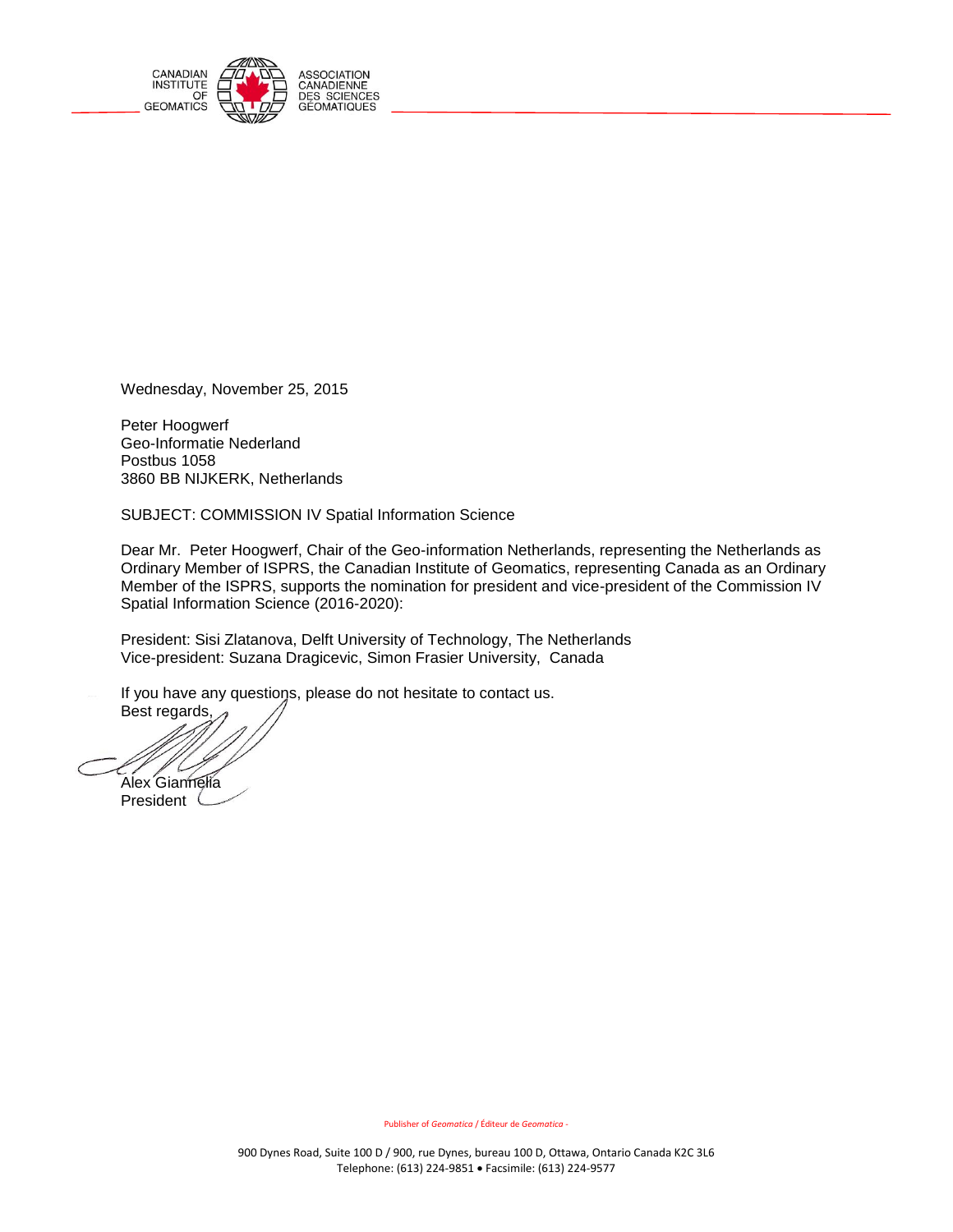# **ISPRS Technical Commission IV Spatial Information Science**

Sisi Zlatanova, Suzana Dragićević, and George Sithole

14 February 2016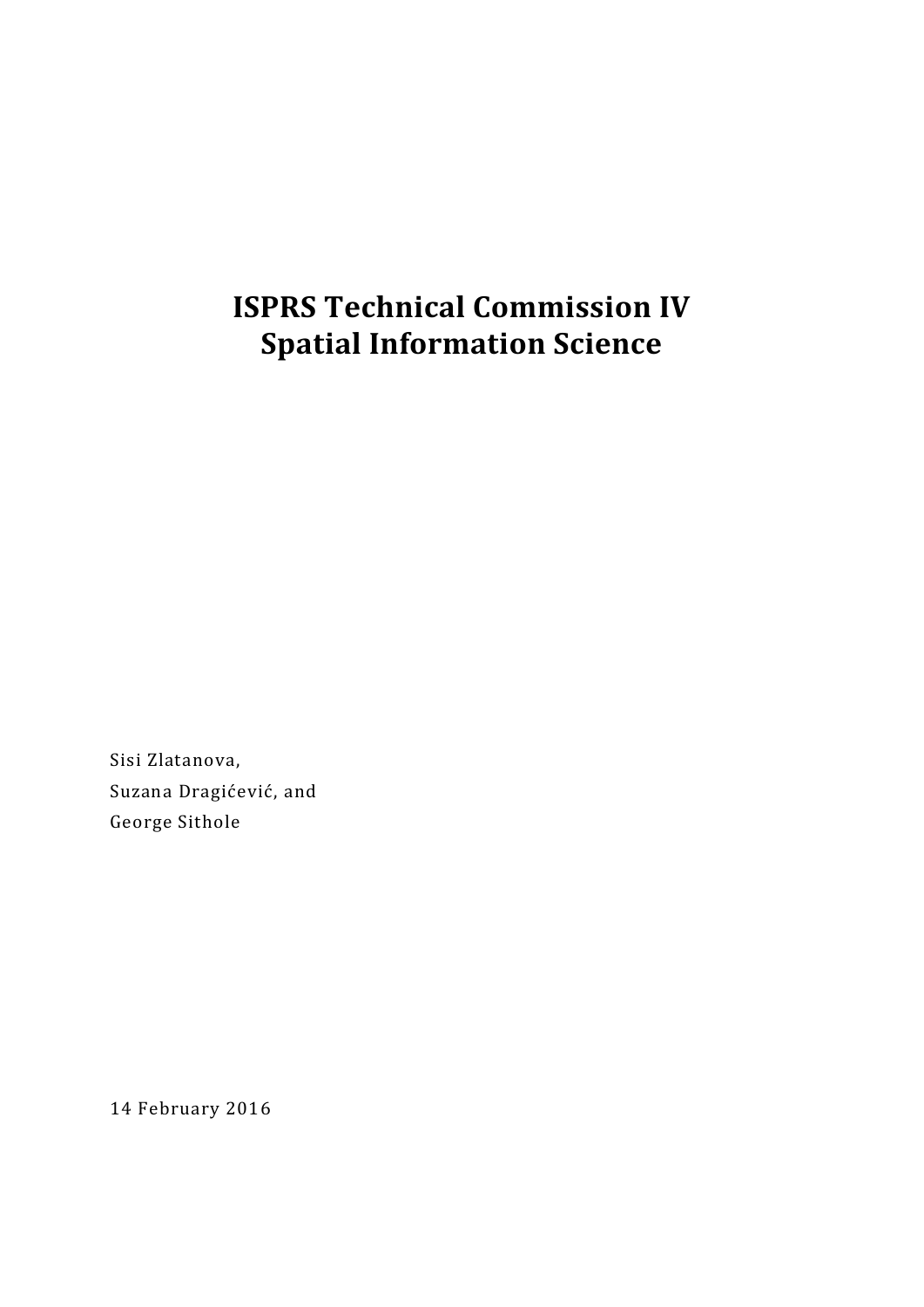### **Introduction**

On 2<sup>nd</sup> of May, the ISPRS council announced that the Ordinary members of ISPRS have voted for a new ISPRS structure consisting of five commissions, one of which is Commission IV Spatial Information Science. The ISPRS Commission IV deals with theoretical and practical aspects of the modelling, management, analysis, dissemination and visualisation of spatial and spatio-temporal data, including interoperability, web services and geospatial data infrastructure. Commission IV is concerned with applications and operational use of spatio-temporal information in areas such as environmental monitoring, disaster management, mobility, 3D city models, Building Information Systems, social media, location based services and health. Commission IV also provides links to international bodies such as UN-GGIM, ISO and OGC and to National Mapping and Cadastre Agencies.

The text below is a proposal for the structure and the activities of the Commission.

### **Commission presidents**

President: Dr. Sisi Zlatanova, Delft University of Technology, Delft, The Netherlands Vice-president: Dr. Suzana Dragićević, Simon Fraser University, Burnaby, Canada Secretary: Dr. George Sithole, University of Cape Town, Cape Town, South Africa.

### Short Biography

Sisi Zlatanova has been involved in the work of ISPRS since 1995. She became an ISPRS WG chair in 2004. Her research interests have always been related to 3D GIS: 3D data modelling, topology, semantics, integration of indoor and outdoor information and recently 3D indoor modelling. Therefore she has been always closely related to Commission IV and for a short period of time to Commission II. She has chaired WG IV/7 ISPRS WG IV/7 '3D indoor modelling and navigation' (2012-2016), WG IV/8 '3D Spatial Data Integration for Disaster Management and Environmental Monitoring', (2008-2012) and WG IV/8 'Spatial data integration for Emergency services' (2004-2008). She has received the ISPRS Schermerhorn award (2008), given for the most significant contribution to a working group in the 4 years preceding the Congress for her work within the WP IV/8 (2004-2008). She has organized several conferences under the ISPRS umbrella and co-authored several books in cooperation with ISPRS. She has been actively working with international organizations such as ICA, OGC, FIG, IRDR, CODATA, ISCRAM etc.

Suzana Dragićević was involved with *ISPRS* since 2005 in the capacity of Secretary of *ISPRS* Technical Commission IV Working Group IV/5, then from 2012 as Vice-President of the Technical Commission II, Theory and Concepts of Spatial Information Science. She was the main organizer and the Chair for the *ICA-ISPRS 2011* Joint Workshops; co-chair and/or member of many conference program committees; guest edited 11 special issues for which seven was ISPRS work related; Dr. Dragićević has co-edited two books, published over 70 peer-reviewed papers, book chapters, conference papers, encyclopedia entries, journal editorials and book reviews.

George Sithole became involved in ISPRS since 2000, when he was working on his PhD. In the years 2004/2005 he has contributed to the ISPRS filter test. He has prepared test data sets and organised comparison of filtering algorithms, which was presented in a report which is widely used. He has been visiting various ISPRS events to present his research. He has co-chaired the ISPRS WG/7 '3D Indoor modelling and navigation' (2012-2016). He was a main organiser of the  $1<sup>st</sup>$  conference in Southern Africa on 3D Indoor in Cape Town South Africa. He was awarded the Dolezal Award at the ISPRS congress in 2012.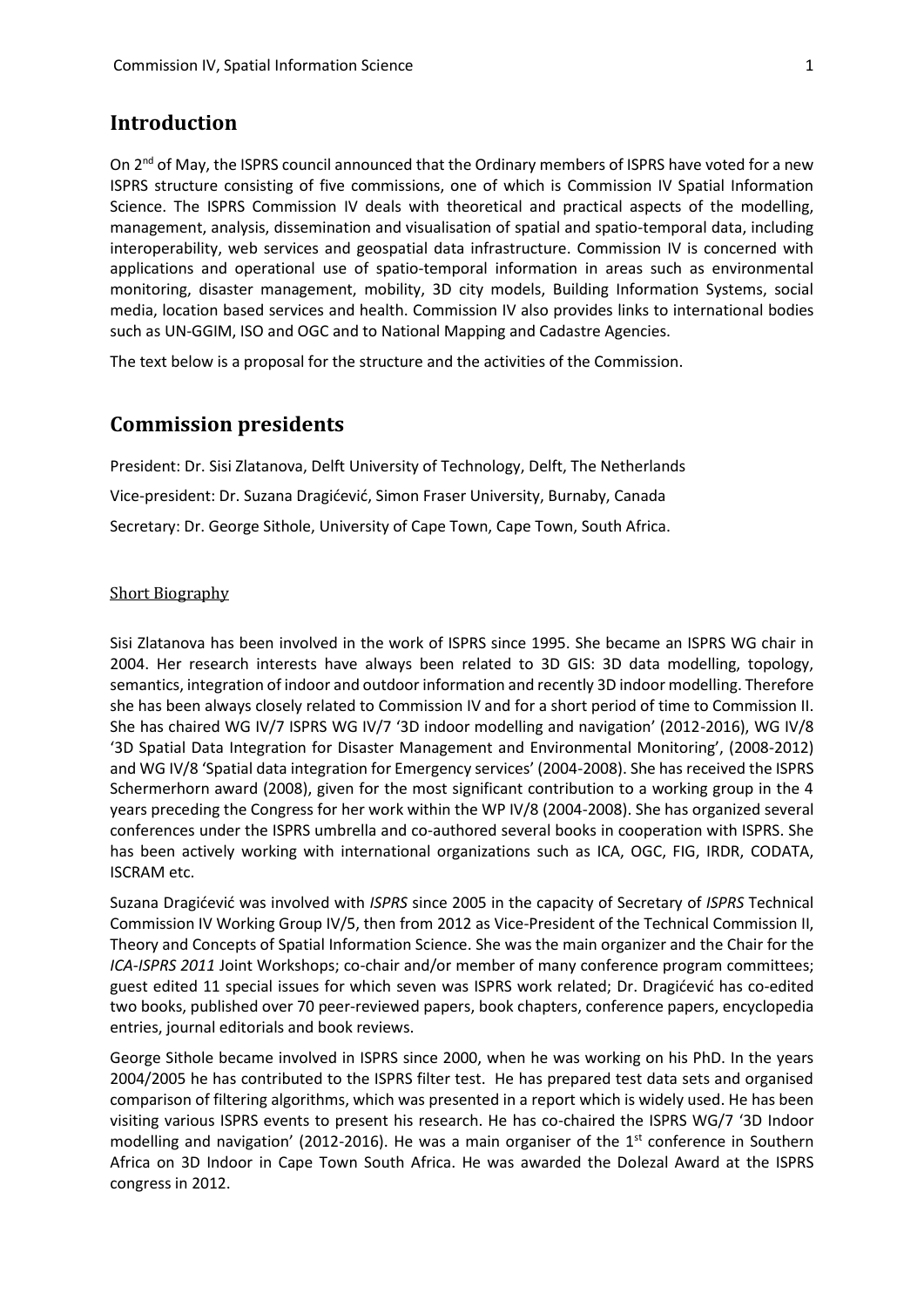### Scientific and professional background

Together Dr Zlatanova, Dr Dragićević, and Dr Sithole bring a variety of knowledge, experience and perspectives on the discipline of spatial information science.

Dr Sisi Zlatanova specialises in 3D data modelling and data management. She has worked on developing solutions for emergency response, urban planning, establishing of spatial information infrastructures for large companies and organisations.

Dr Dragićević specialize in the field of geographic information systems and science (GIS), more particularly in the areas of geosimulation and geocomputation for modeling complex dynamic geographical systems.

Dr Sithole specialises in point cloud processing and automated reconstruction from point clouds and imagery. He is currently working on developing solutions for automated creating of indoor models, and developing navigation paradigms for indoor areas, defining visualisation specification for indoor scenes on mobile devices.

Dr Zlatanova, Dr Dragićević, and Dr Sithole are based in Europe, America and Africa respectively. This will establish a presence for the commission on three continents, and allow a more effective division of the commission's activities.

#### Responsibilities

The responsibilities of the commission presidents are defined as follows:

President: Dr. Sisi Zlatanova

- Attend the planned ISPRS meetings immediately after the congress as well as the annual Council meetings during 2012-2016.
- Host and organise the symposium of the commission IV
- Coordinate and contribute the activities of the commission
- Promote the commission and its activities
- Communicate the business of the with the Working Groups of the Commission

Vice-president: Dr. Suzana Dragićević

- Attend ISPRS meetings when the president is not available
- Support the organisation of ISPRS TCIV
- Contribute the activities of the commission
- Promote the commission and its activities
- Communicate the business of the with the Working Groups of the Commission

#### Secretary: Dr. George Sithole

- Commit about 25 percent of his time to the activities of the committee.
- Attend ISPRS meetings when requested by the president of the commission
- Keep records of the business of the commission
- Manage the communications of the commission
- Maintain the websites of the commission
- Assist the president of the commission with organising the symposium, conferences and other activities of the commission

### **Structure of the commission**

In the period of 2016-2020 we intend to further advance the research in spatial information sciences considering both theoretical and practical aspects in modelling, structuring, management, analysis visualization and simulation of data. The focus in the four year period will be on 3D representations, integration of data from different domains (indoor/outdoor, above/below the surface, design/real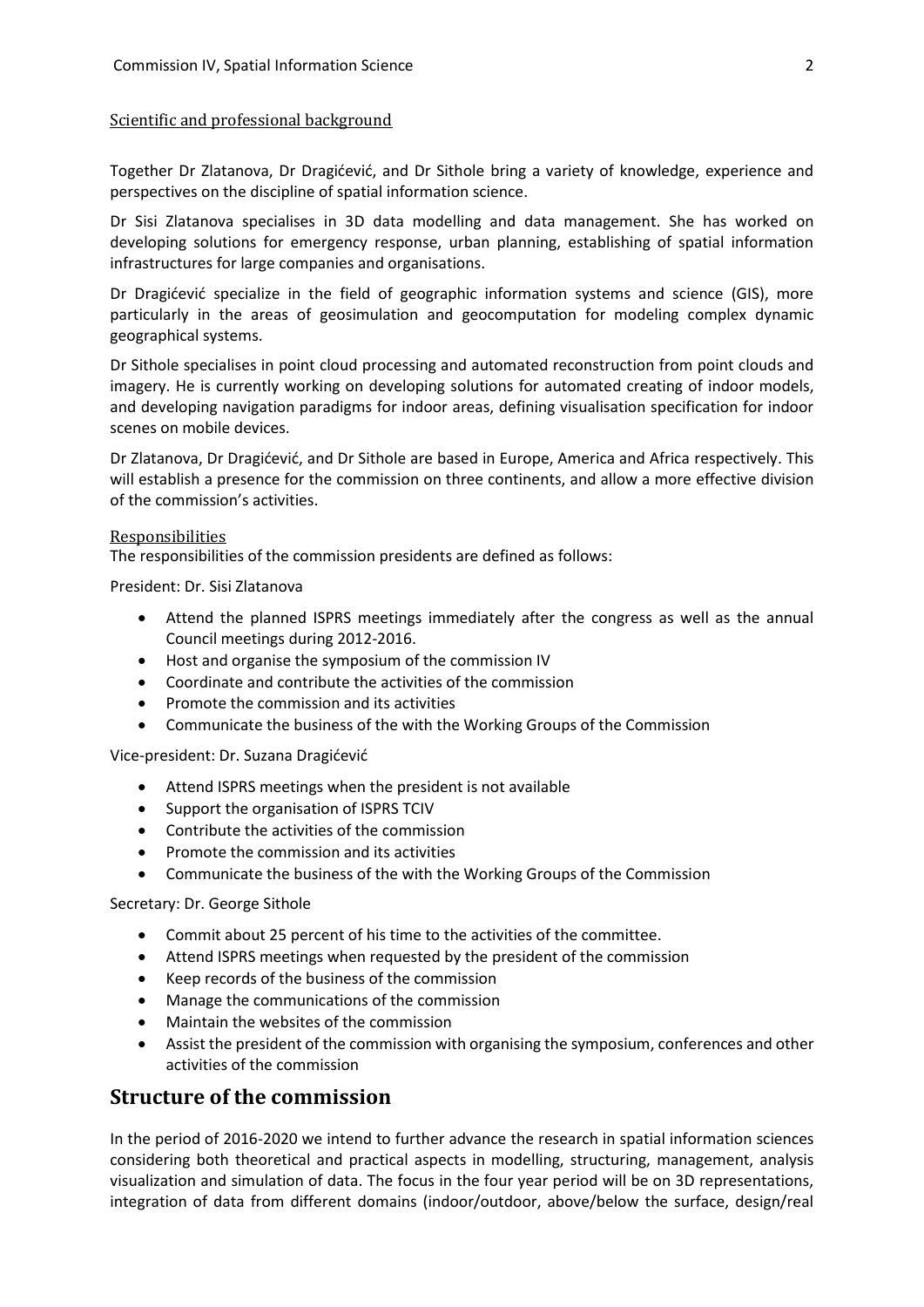world) and use of spatial information for a variety of applications. A special attention will be given to linking information about real-world physical phenomena with societal, organizational and legal information. We intend to contribute to advancements to visualization (web-based, VR and AR) simulation and visual analytics. The Commission will cooperate with other international organisations and most importantly with standardization organizations such as OGC, ISO, Web3D, etc.

To be able to cover all these research topics, we propose the following 10 WG:

- 1. Spatio-temporal and multi-resolution modelling
- 2. Ontology and semantics, and knowledge representation
- 3. Spatial statistics, spatial analysis, uncertainty modelling, data mining, and optimization
- 4. Crowd sourcing, cloud based mapping, social collaboration
- 5. Mobility, monitoring, tracking, and Indoor/Outdoor localization and navigation, and location based services
- 6. Internet of things and sensor web
- 7. Global and land cover mapping: updating and verification of big data
- 8. DBMS (Data management and indexing), spatial data interoperability and standards
- 9. Geocomputation and geosimulation (spatio-temporal modelling, cellular automate, agent based modelling, artificial intelligence, machine learning)
- 10. GeoVisualization, Augmented Reality, Virtual Reality and Visual Analytics
- 11. Spatial decision support systems, participatory systems

Some inter commission WG will be discussed with the other commissions.

# **Ambitions**

In the term 2016-2020, the presidents aim to:

- Advance Spatial Information science by promoting research conducted within WG, facilitating exchange of data sets and open software, acknowledging achievements and promoting them to commercial parties.,
- Improve the cooperation between the members of the WG in the Commission, by organising virtual sessions, discussion forums on emerging topics and eventually repository for open data and open software
- Strengthen the contacts with the International organizations and increasing the number of joint events and publications
- Strengthen the presence of ISPRS society in world and especially in Africa by involving universities and local companies in ISPRS virtual sessions, organising training.
- Involve national mapping/cadaster organizations in ISPRS activities by inviting professionals to ISPRS conferences, organising professional session and panels.

# **Activities**

The Commission will organise the following activities:

### Symposium

*Organisation*: The symposium will be organised in the Netherland by GIN, RWS, NGG and Delft University of Technology. Several Dutch companies and institutions expressed interest to sponsor and support the organisation of the symposium: Cyclomedia, Brandweer Nederland, CGI Nederland and Fugro.

*Location:* The exact location of the symposium will be selected later, most probably it will be the area of Rotterdam. Leading criteria for the location will be not only the accessibility and cost of the venue but also the possibilities to organise parallel events.

Activities: Besides the scientific sessions, we discuss options to organise: